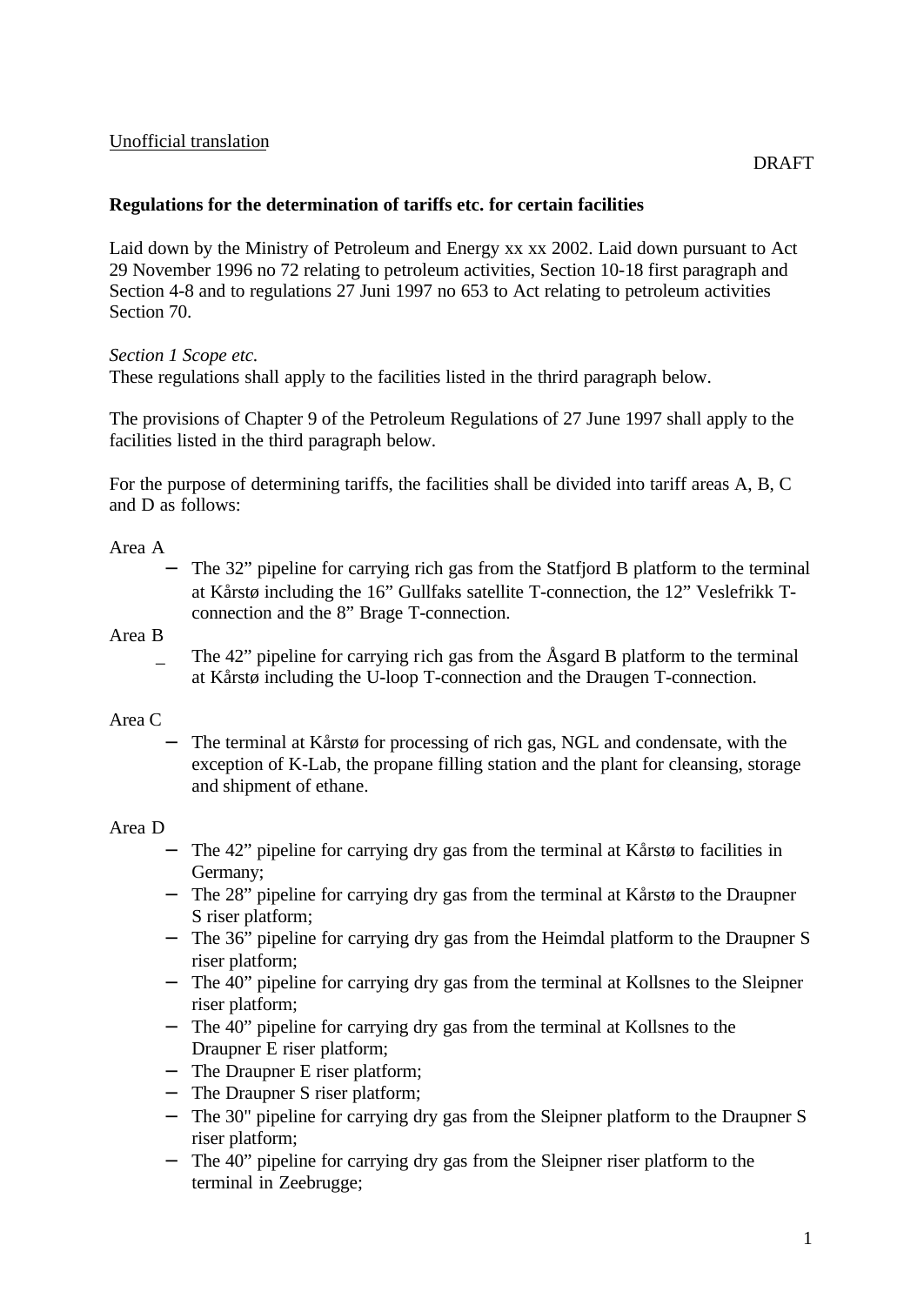- − The terminal in Zeebrugge;
- − The 40" pipeline for carrying dry gas from the Draupner S riser platform, via the Draupner E riser platform to facilities in Germany;
- − Facilities in Germany consisting of the facilities for receiving dry gas established in Dornum, metering facilities established in Dornum, and the 42" pipeline for carrying dry gas between these facilities together with metering facilities established in Emden;
- − The 36" pipeline for carrying dry gas from the Draupner S riser platform to the terminal Norsea Gas in Emden, including the Y-connection Ekofisk tie-in and the platforms B-11 and H-7;
- − The terminal Norsea Gas in Emden;
- − The 42" pipeline for carrying dry gas from the Draupner E riser platform to the terminal in Dunkerque;
- − The terminal in Dunkerque;
- − The 36" pipeline for carrying dry gas from the Oseberg D platform to and including the Heimdal riser platform;
- − The 32" pipeline for carrying dry gas from the Heimdal riser platform to and including metering instrument at the terminal in St. Fergus, and associated installations as defined as "Norwegian Pipeline" in Art. 30, sixth paragraph in the Agreement between the Government of the United Kingdom of Great Britain and Northern Ireland and the Government of the Kingdom of Norway relating to the Amendment of the Agreement of 10 May 1976 relating to the Exploitation of the Frigg Field Reservoir and the transmission og Gas therefrom to the United Kingdom and
- − The 32" pipeline for carrying dry gas from the Frigg TCP2 platform which is connected to the pipeline from the Heimdal riser platform to St. Fergus.

### *Section 2 Definition of inlets, outlets and processing*

### Area A

Inlets:

All connection points at which natural gas can be delivered into the pipeline from Statfjord for transportation to Kårstø.

Outlet:

The outlet of the pipeline from Statfjord to Kårstø at the Kårstø terminal.

### Area B

Inlets:

All connection points at which natural gas can be delivered into the pipeline from Åsgard for transportation to Kårstø.

Outlet:

The outlet of the pipeline from Åsgard to Kårstø at the Kårstø terminal.

### Area C

Processing:

- Extraction
- Fractionation, storage and shipment of NGL-products with the exception of ethane
- Stabilisation, storage and shipment of condensate
- Fractionation of ethane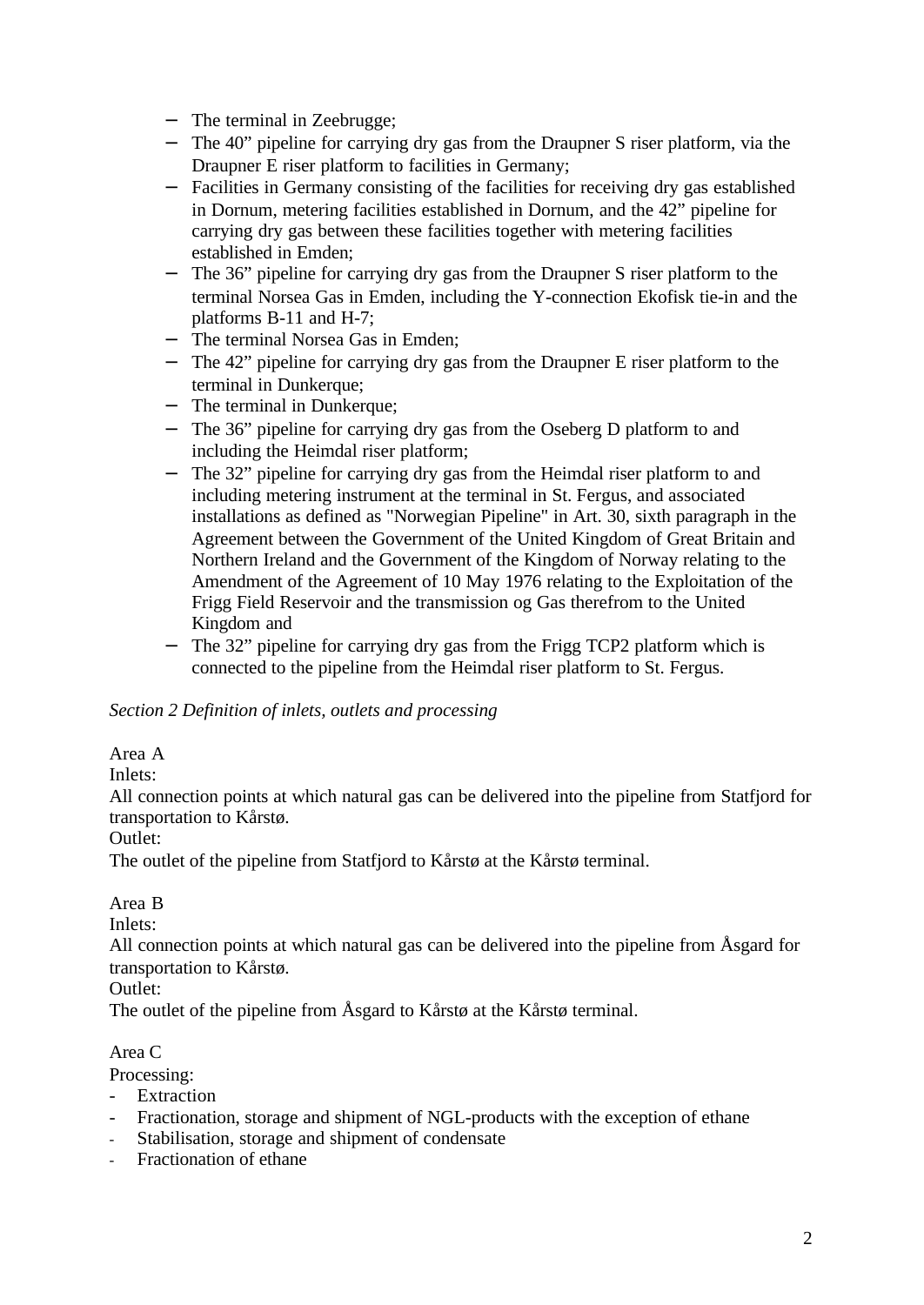## Area D

Inlets:

All connection points where natural gas can be delivered into the relevant pipelines at Sleipner, Kollsnes, Oseberg, Heimdal, Kårstø, Ekofisk and Draupner. Outlets:

Points from which natural gas can be delivered from the terminals in Zeebrugge, Dunkerque, Emden, Dornum and St. Fergus, from Snurrevarden and from Heimdal for transportation of natural gas for injection in the Grane field.

## *Section 3 Right of use*

The right of use comprises delivering of natural gas to inlets or taking natural gas out from outlets, or processing in area C.

# *Section 4 Tariffs*

The tariffs shall be determined by the following formula at the inlet to and/or outlet from the areas A, B and D, and for processing in area C:

$$
t = \left(K + \frac{I}{Q} + U\right) \bullet E + \frac{O}{Q}
$$

where;

 $t =$  the tariff per unit for the right to use an inlet, outlet or processing

 $K =$  the fixed part of the capital element per unit

 $Q =$  the estimated aggregate reserve capacity in the year in question

 $I =$  the annual element calculated for investments to maintain the system

 $U =$  the element calculated for investments related to extensions of the system

 $E =$  the escalation factor

 $O =$  the anticipated operating costs

All figures in these Regulations shall be in 2002-NOK, except when otherwise stated.

# *i) Fixed part of capital element (K)*

For area A, K is set at 5.5 øre per Sm<sup>3</sup> and shall be applied at the outlet from the area. Exceptions:

− for the right to use the Kårstø outlet agreed upon for the fields Statfjord, Gullfaks phases 1 and 2, Veslefrikk, Statfjord Nord, Statfjord Øst, Brage, Tordis and Snorre before these Regulations enter into force, K is set at 18 øre per  $\overrightarrow{Sm}$ .

For area B, K is set at 3.5 øre per Sm<sup>3</sup> and shall be applied at the outlet from the area.

# Area C:

For extraction K is set at 10.0 øre per  $\text{Sm}^3$ .

Exception:

− For the right to extraction as agreed for the Åsgard field before these regulations enter into force, K is set at 0.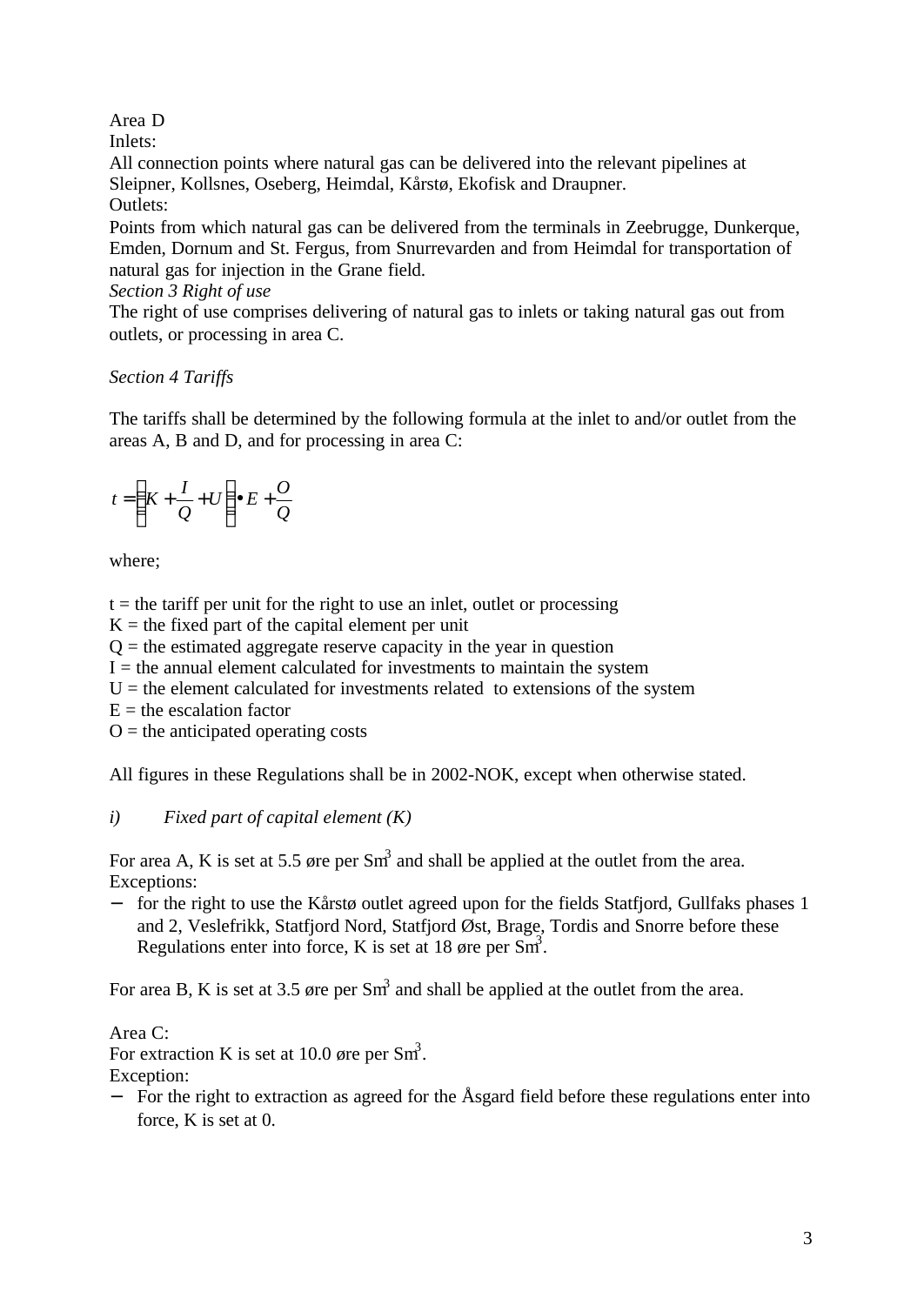− For the right to extraction of volumes from the Heidrun, Norne, Huldra, Borg and Tordis Øst fields for which a definite right of use cannot be given up to and including September 2003, K is set at 7.5 øre per  $\text{Sm}^3$ .

For fractionation, storage and shipment of NGL, K is set at NOK 300 per tonne in the facilities comprised by the installation and operation plan adopted by the joint venture or company before these regulations enter into force, including the capacity obtained in facilities being built to accommodate the needs for processing natural gas from the Mikkel and Kristin Fields.

Exception:

- For the right to fractionation, storage and shipment as agreed for the fields Statfjord, Gullfaks phases 1 and 2, Veslefrikk, Statfjord Nord, Statfjord Øst, Brage, Tordis and Snorre before these regulations enter into force, K is set at NOK 1070 per tonne.
- for the right to fractionation, storage and shipment as agreed for the fields Åsgard, Gullfaks Sør, Draugen, Heidrun and Norne before these regulations enter into force, K is set at NOK 530 per tonne.
- For the right to fractionation, storage and shipment as agreed for the fields Sleipner Øst and Vest and Sigyn before these regulations enter into force, K is set at NOK 130 per tonne.

For stabilisation, storage and shipment of condensate for the fields Sleipner Øst, Sleipner Vest and Sigyn, K is set at 0 within the capacity that exists before these regulations enter into force.

For fractionation of ethane, K is set at NOK 17.8 per tonne within the capacity that exists before these regulations enter into force.

In area D, K shall apply at the inlets to and the outlets from the area.

At inlets, K is set as follows:

- At Kollsnes; 3 øre per Sm<sup>3</sup> up to and including the calendar year 2010, and 1.5 øre per  $\text{Sm}^3$  from and including calendar year 2011.
- − At Kårstø and Oseberg; 2 øre per Sm<sup>3</sup>.
- − Elsewhere; 0.

At outlets, K is set as follows:

- $-$  12.5 øre per Sm<sup>3</sup> up to and including calendar year 2006.
- − 8.5 øre per Sm<sup>3</sup> from and including calendar year 2007 up to and including calendar year 2010.
- − 6.0 øre per Sm<sup>3</sup> from and including calendar year 2011.

Exceptions from K for area D as decided in the seventh and eighth paragraphs of subsection *i)*:

- − For the right to use the Emden outlet for natural gas originating from petroleum deposit(s) in Production Licence 018, K is set at 2.2  $\phi$ re per Sm<sup>3</sup>.
- − For the right to use the St. Fergus outlet for natural gas originating from petroleum deposit(s) in Production Licence 024, K is set at 0.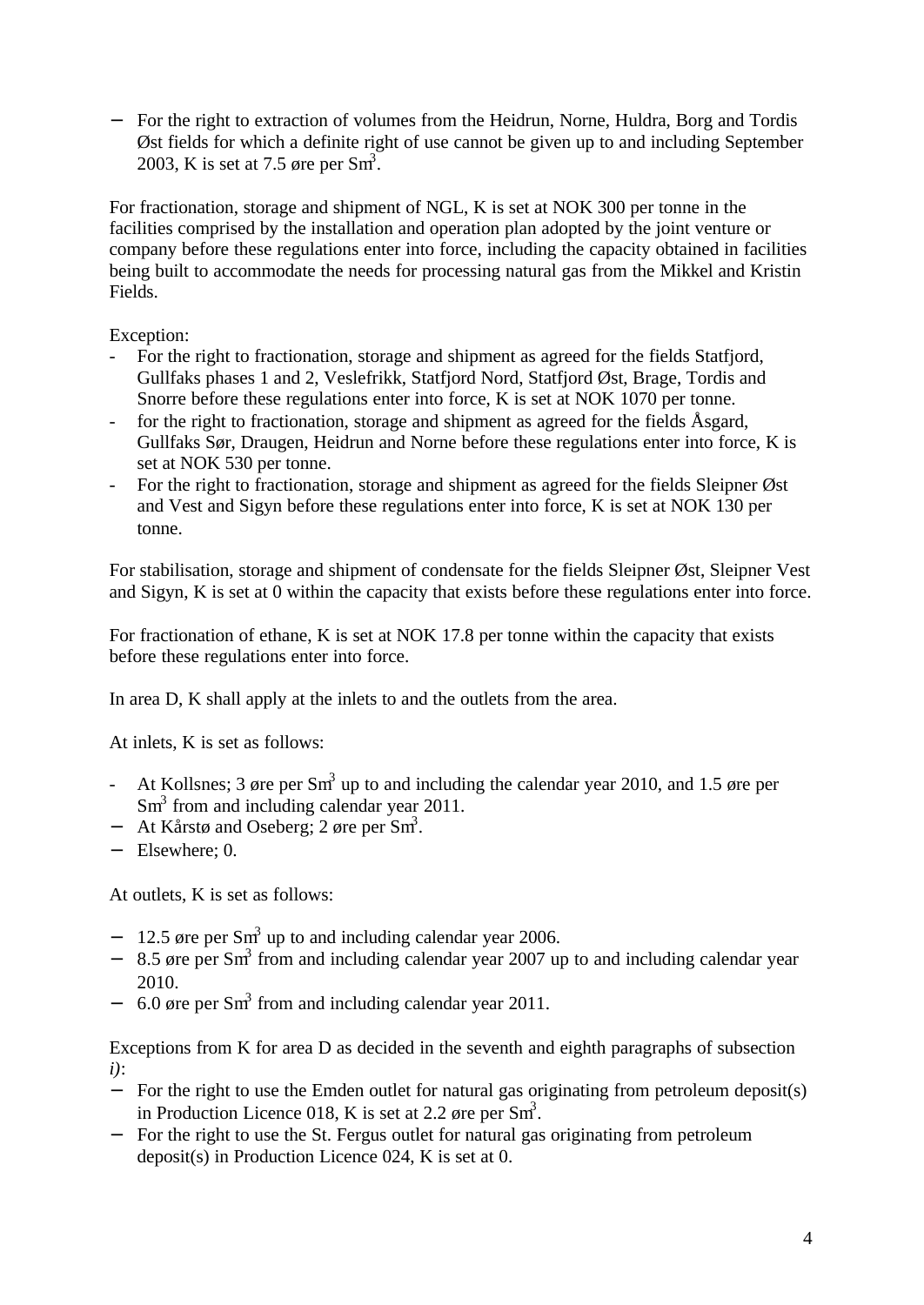- − For the right to use the St. Fergus outlet for natural gas from the British part of the Frigg field, K is set at 0 up to and including September 2003.
- − For the right to use the Heimdal outlet for the carriage of natural gas for injection into Grane, K is set at 0.
- − For the right to use the Snurrevarden outlet as agreed before these regulations enter into force, K is set at 0.

### *ii) Reserved capacity (Q)*

The Q for the different areas shall be estimated by the operator for the year in question. In areas A, B and D, the Q shall be estimated at the outlets from the areas. In area C the Q shall be estimated for the different services in the area.

### *iii) Investments linked with maintaining the system (I)*

*I* shall be estimated for investments required to maintain the system that are not included under *O* as described below. *I* shall be determined by the Ministry. *I* shall be determined for each investment of this type and shall be calculated as an annuity within the remaining licence period. The annuity shall be so determined that the owners may expect a reasonable return on total investments. After the extension of capacity resulting from the investment is put into service, the *I* shall be included in the tariff for the area which necessitated the investment. If by the end of the year the sum collected differs from the sum calculated according to the second, third and fourth sentences, this difference shall be corrected in the following year. In areas A, B and D, the *I* shall be determined at the outlets from the area. In area C, *I* shall be determined for the different services in the area. Investments linked with compressors at the Kårstø terminal shall be included in area D.

### *iv) Investments linked with expanding the system (U)*

For investments resulting in an expansion of the capacity and for which *I* or *O* as described in subsections *iii)* and *vi)* do not apply, the U shall be determined by the Ministry in such manner that the owners may expect a reasonable return on total investments. In addition, the Ministry shall take due account of the income corresponding to obligations for the right to capacity use existing before U is determined and becomes applicable. U shall apply toi all future rights to use capacity, including rights to use capacity acquired before U is determined and becomes applicable. Otherwise, the Ministry shall take due account offactors described in subsection *iv)*, third paragraph.

U shall be included in the tariff for the area which necessitates the investment. In areas A, B and D, U shall be determined at the outlets from the area. Investments relating tothe compressors at the Kårstø terminal shall be included in area D.

For users who acquire a right to use capacity before U is determined and becomes applicable for the investment in question, the sum of all U within each of the areas A, B and D shall not exceed 0.7 øre per Sm<sup>3</sup> with a gas transport level of up to 72 billion Sm<sup>3</sup> per year, and 0.6 øre per Sm<sup>3</sup> at a gas transport level of 90 billion Sm<sup>3</sup> or more per year. For gas transport levels between 72 and 90 billion Sm<sup>3</sup> per year, U shall be straight-line/linear between 0.6 and 0.7 øre per Sm<sup>3</sup>. If this U is not sufficient to render the above-mentioned return on the investments when expanding capacity, the Ministry shall determine an additional tariff for the users for whom the expansion was necessary.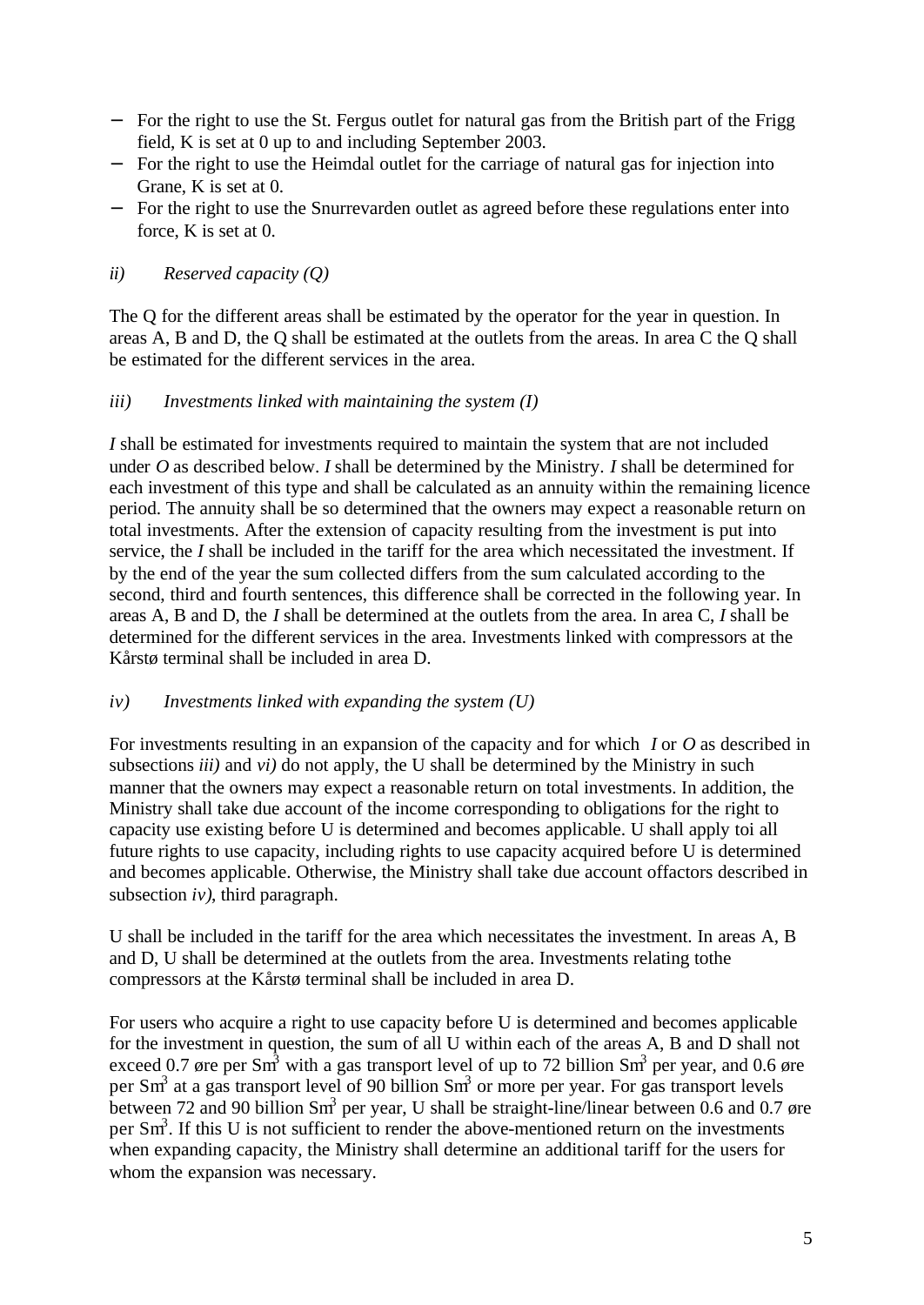### *v) Escalation factor (E)*

The escalation factor for the year in question is determined on the basis of the Norwegian consumer price index published by the Central Bureau of Statistics/Statistics Norway and shall be the ratio between the last index published before 1 July in the same year and the corresponding index as of 1 January 2002 (108.9). If the ratio is less than 1.0, E shall equal 1.0.

### *vi) Anticipated operating costs (O)*

At the beginning of the year the operator shall determine the *O* for the different areas.

In areas A, B and D, *O* shall be determined at the outlets from the relevant area. In area D, the costs paid for use of the terminals, as announced pursuant to Section 7, shall be included in *O*. In addition, costs for the operation of compressors at the Kårstø terminal shall be included in *O*.

In area C, *O* shall be determined for the different services in the area.

*O* shall include, in addition to current operating costs, individual investments that do not exceed the limits given in the table below.

| Area    | Up to                   |
|---------|-------------------------|
| A and B | 40 million NOK x E      |
|         | 60 million NOK $x \nE$  |
|         | 200 million NOK $x \nE$ |

Nevertheless, the sum of the individual investments that may be included in *O* per year shall not exceed up to three times the limit in each area.

For natural gas originating from petroleum deposit(s) in Production Licence 024, *O* is set at 0 for right to use the St. Fergus outlet up to and including September 2003.

If at the end of the year the operator has collected operating costs that differ from the actual operating costs, an adjustment shall be made for the difference in the estimate of *O* for the following year within the same area.

*Section 5 Tariff in event of a change in the right of use*

When a user changes the inlet or outlet, the user shall be charged the highest of the tariffs. Changes as mentioned in the first sentence are subject to capacity being available at the inlet or outlet to which the user wishes to change.

### *Section 6 Aid etc.*

A user who encounters an unforeseen delivery problem shall be entitled to aid from other users free of charge for quantities already ordered, if the user is unable to meet his commitments by means of his own natural gas. Nevertheless, the other users shall not be bound to provide such aid if that would prevent them from utilising their own right to use